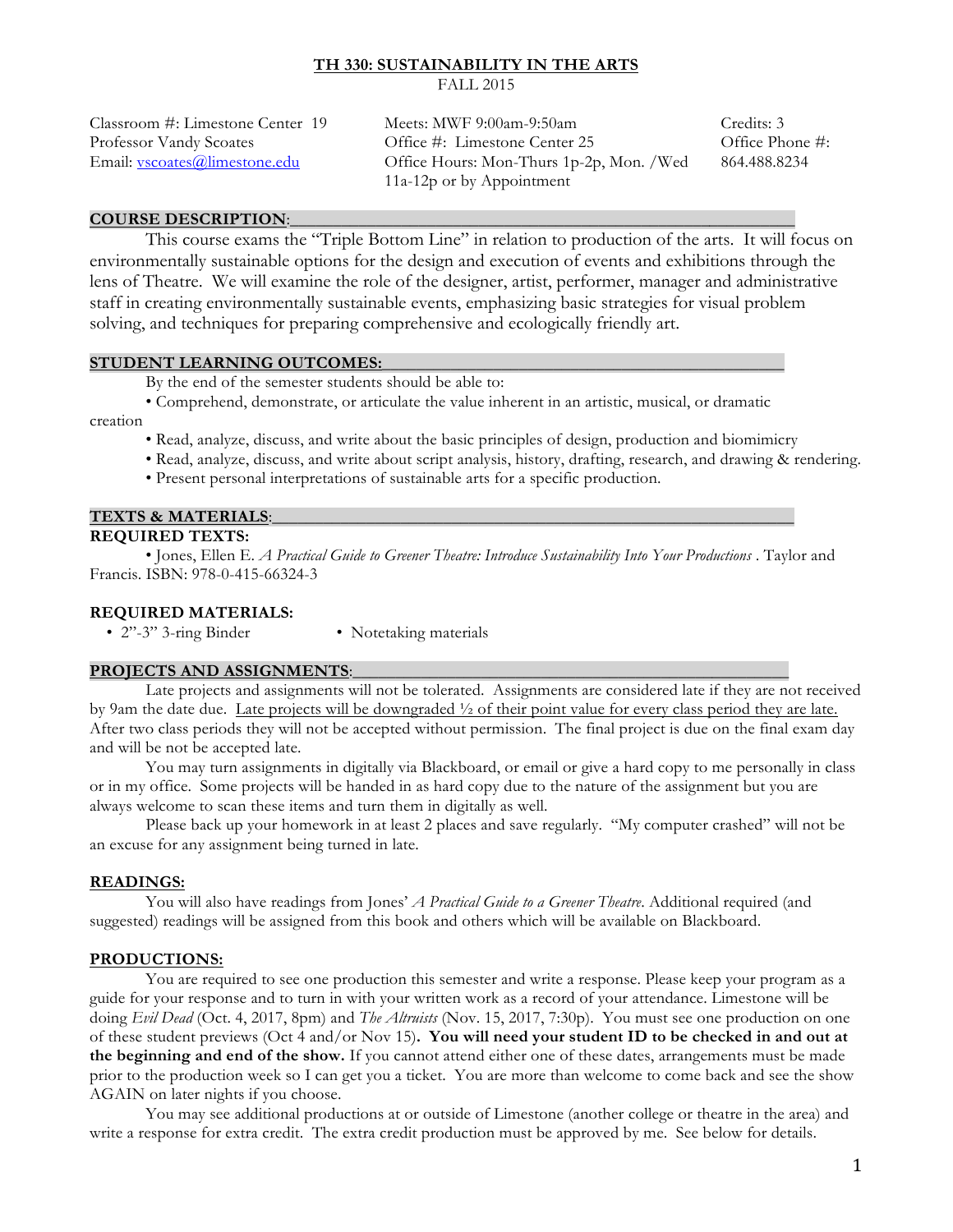#### **WRITTEN WORK:**

When completing written assignments please take advantage of the writing center for help online (http://my.limestone.edu/academic-resources/online-writing-lab) or in Dixie Lodge 103 (across from the mailboxes). This resource is not just for people who are "bad at writing", everyone can improve their writing skills. Take advantage of this amazing resource and watch your grades improve. You can book an appointment on the website: http://web.limestone.edu/secure/forms/misc/appointment.htm

### **QUIZES:**

You will be given two short quizzes during the semester each worth 2% of your final grade. The first will be a Recycling Quiz  $(9/20)$  and the later, a Food Quiz  $(11/3)$ . Both will be based on lectures and reading.

### **INDIVIDUAL ASSIGNMENTS:**

#### **Short Homework Assignments:** (8% of Final Grade)

Throughout the semester there will be several small homework assignments that relate to the subject being covered in class. Assignments are worth 2% (each) of you Final Grade with a total of 8%. Assignment breakdowns are below with due dates.

**Grant Research** (10/11): You will research one (1) funding opportunity that would be applicable to your particular interest in the arts. You will turn in your filled out "Grant Info Worksheet" (will be distributed in class and on Blackboard) along with any additional information you find pertinent.

**Set Design Redo** (11/13): You will be given a ground plan and list of materials for a set. You will need to research and list new materials and/or re-configure the scenic elements to be more efficient and use less material without altering the main design. This may be worked on as a group but should be turned in individually. You will turn in a short paragraph that explains your new materials, why they were chosen and site your research.

Fabric Rethink (11/20): You will be given a list of materials to be used in a costume construction. You are to research new, sustainable materials that can be used instead without altering the main design. This may be worked on as a group but should be turned in individually. You will turn in a short paragraph that explains your new materials, why they were chosen and site your research.

**Personal Product Research** (11/27): You will do research on a personal care product that you use and find a healthier and more sustainable alternative. This can include any product from shampoo to makeup. You will turn in a short paragraph that explains your new product, why it was chosen and site your research.

## **Sustainable Organization Research and Presentation-** (10% of Final Grade)

Many artistic organizations around the world have started adapting sustainable means of production. You will present a report on one of these organizations to the class.

CHOICE (1%): Each student will choose from a list of theaters and email me their  $1^{st}$ ,  $2^{nd}$ , and  $3^{rd}$ choice of theater in which to research by **7pm, Wed. Sept. 6th.** Theater choice will be given on a first come, first serve basis and I will do my best to give everyone their first choice.

OUTLINE (3%): Students will be required to write a brief 1-2 page outline detailing that theater's sustainable practices. The outline will be presented in class along with a brief statement of your opinion about the theater's practices and what was the most "valuable" thing you took away from the research.

PRESENTATION (6%): The presentation will be no longer than 10 minutes and the outline will be turned in at the time of your presentation along with any visual elements (including slideshows) shown during presentation. Photos or other visual aids are required to supplement your outline. You must also include an informal work cited page as part of your presentation. Presentations will take place **Oct 18<sup>th</sup>**. Presentation Order will be decided on Oct. 16<sup>th</sup>. Additional and more specific information will be given to you about presentation.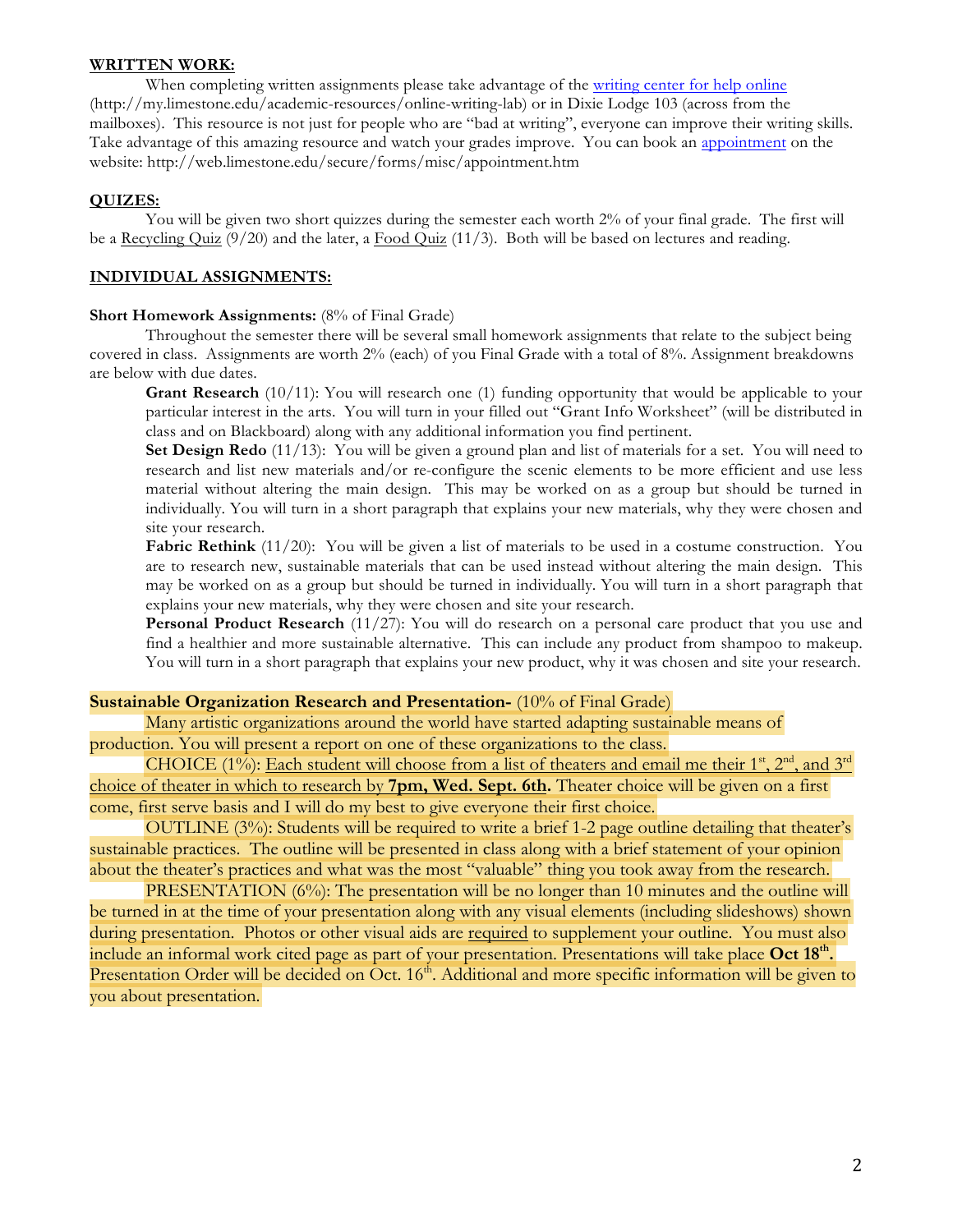#### **Production Response & Attendance-** (5% of Final Grade)

You are required to see both productions this semester and write a response which is due **Dec. 4th**. Please keep your program as a guide for your response and to turn in with your written work as a record of your attendance. Limestone will be doing *Evil Dead* (Oct. 4, 2017 @ 8p) and *The Altruists* (Nov. 15, 2017@ 7:30p). You must see the one production on one of these dates that are student previews**. You will need your student ID to be checked in and out at the beginning and end of the show.** If you cannot attend either one of these dates, arrangements must be made prior to the production week so I can get you a ticket. You are more than welcome to come back and see the show AGAIN on later nights if you choose.

I would suggest writing your response (or at least take notes) shortly after seeing the show while it is still fresh in your mind. I am looking for a clear and concise 2-4 page paper, double spaced in 12pt. Garamond font. You will submit your response on Blackboard.

Please use the following guidelines when completing your reviews.

- A detailed description of the production, the design and the theater space using any terms learned in class.
- What did you think of the play (story, acting, directing etc...)
- What did you think of the design and production (set design, house management etc…)
- What was your favorite and least favorite part of the production and why?
- What elements of the production do you suspect were the least sustainable?
- Of these unsustainable elements can you think of ways to make them more eco-friendly?

• Briefly describe your re-design of one element of the production (sets, costumes, lights, marketing or house management) using different materials that are more sustainable.

You may see additional productions at or outside of Limestone (another college or theatre in the area) and write a response for extra credit. The extra credit production must be approved by me. See below for details.

### **Tree View Audit-** (10% of Final Grade)

Your Tree View Audit is due **Nov. 29<sup>th</sup>**. The Tree View audit will be an individual, and more detailed version of the Forest View Audit. It will focus on quantitative measurements that help support your Sustainability Report topic. his audit may be done in spreadsheet form or as a narrative but should include quantitative numbers and measurements. More information on the audit will be discussed in class.

#### **Sustainability Report-** (20% of Final Grade)

Your final Sustainability Report will be on the topic of your choice and should relate to an area of the Arts that you intended to pursue/ focus on for your career. Subjects will be discussed after the midterm break and should be decided on NO LATER THAN 11/17 in order to allow enough time for research. More information will be given in class about the report. It will be due on the Final exam day and will include the following:

5-10 Min Presentation of findings (8% of project grade) Organization and Preparedness Covered points in paper Graphic explaining findings Printed/ Emailed copy of presentation 2-5 page Paper explaining Findings (10% of project grade) Tree View incorporation 2% Real World Application 2% Sources/ Work cited 2% Clear and Concise 1% Formatting 1% Tree View Updated (2% of project grade)

#### **Extra Credit:**

Seeing a production outside of the school and writing a design review will count for 5% extra credit. You may do up to 2 (two) extra credit reviews.

There will also be other extra credit opportunities that may arise during the semester and you will be told about them in class as they come up.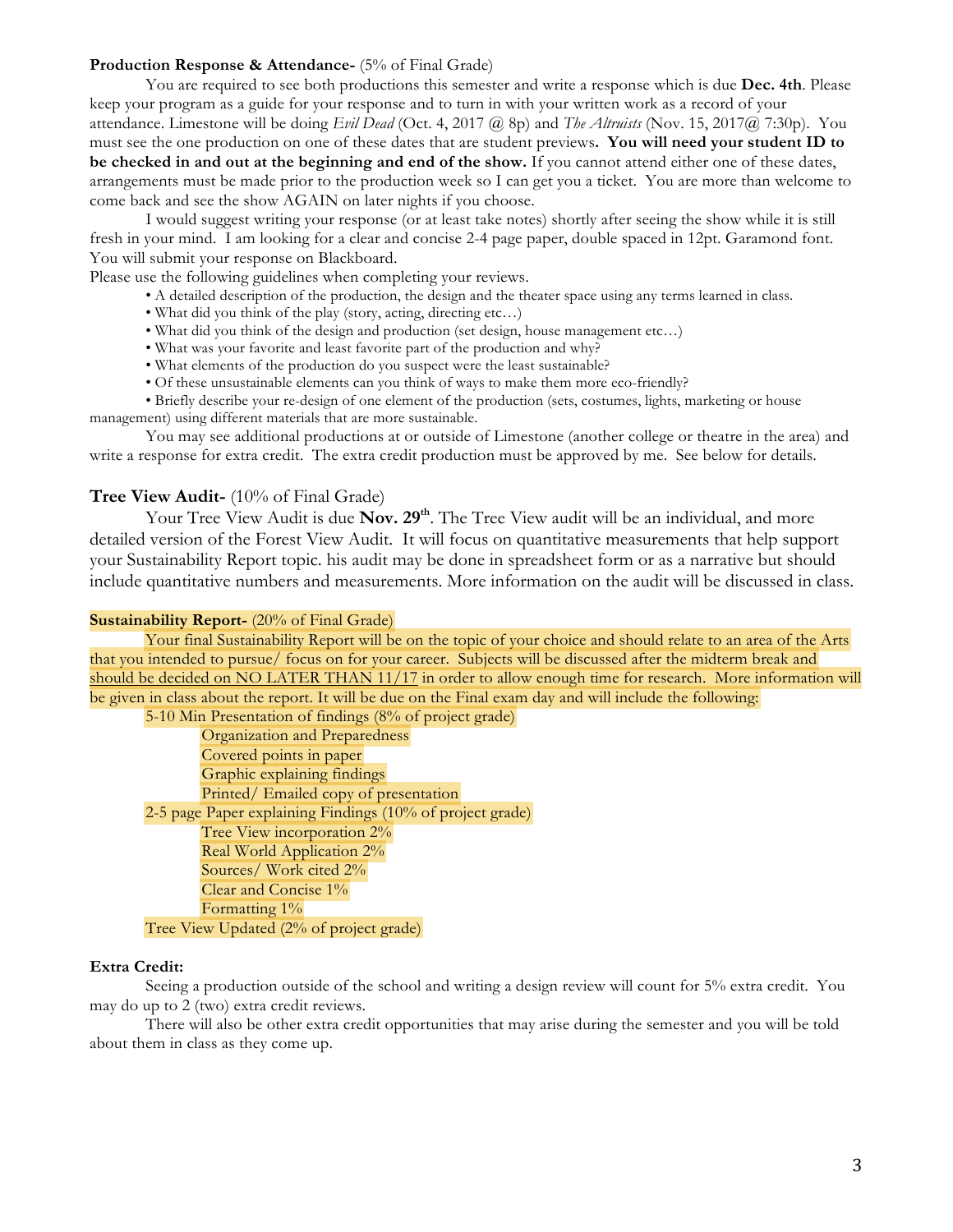### **GROUP ASSIGNMENTS:**

## **Green Team Mission Statement-** (5% if Final Grade)

As a group you will write a Sustainable Mission Statement for Limestone College. The Statement will be due **Oct 2nd** and only one copy needs to be turned in. The Mission Statement will include:

-What is the "Green Team's" purpose

-What the "Green Team" does for the productions, the school and the students

- -Why Limestone needs a "Green Team"
- What the "Green Team" plans to accomplish.

### **Forest View Audit-** (8 % of Final Grade)

As a group, each student will do a Forest View audit of a certain area of the Theater (or another department if approved). This audit may be done in spreadsheet form or as a narrative but should include quantitative numbers and measurements. More information on the audit will be discussed in class. The audit will be due **Oct.** 16<sup>th</sup>.

## **Group Biomimicry Design Video "pitch" and Biomimicry Notebook with Group Concept-**(10% of Final Grade)

You will be working in a group throughout the semester creating a design based on the tenets of Biomimicry. The project will include a written design concept (created as a group) and a notebook compiled individually with all materials used to work through your groups design. You will have multiple assignments throughout the semester that contribute to your grade and your final notebook. The Concept, Video Pitch and the Notebook will be due on the final exam day.

DESIGN VIDEO PITCH (5%): Once the group has come up with a design you will create a short video "pitching" your concept. Specific details about the video will be given later in the semester once the class has decided what they would like to do with the design (use it for the school, design for a production, submit to the Biomimicry Challenge etc…). Whatever the end result, the video should be a collaborative production that showcases the design and it's relation to biomimicry and sustainability.

BIOMICIRY NOTEBOOK (5%): The Biomimicry Notebook will be turned in and grades will be given on an individual basis. Notebooks may be turned in by hand or all components may be scanned so it can be turned in digitally. Notebook will include both completed homework assignments and additional materials and worksheets completed in class as well as the Group Design Concept. A full list of all assignments expected in notebook will be given later in the semester.

Group Design Concept: The Design Concept will be a written, typed, clear and concise one (1) page paper, double spaced in 12pt. Garamond font. You may turn this in digitally or on blackboard. There will only be one (1) statement per group but each individual should include a copy of their group's statement in their final notebook. The same grade will be given to everyone in the group for the Concept Statement as long as it is consistent with the rest of the group and included in the notebook.

More information on individual elements will be handout throughout the semester.

#### **ATTENDANCE AND CLASS PARTICIPATION:\_\_\_\_\_\_\_\_\_\_\_\_\_\_\_\_\_\_\_\_\_\_\_\_\_\_\_\_\_\_\_\_\_\_\_\_\_\_\_**

#### **LIMESTONE COLLEGE POLICIES**

Students are responsible for reading and abiding by Limestone College's policies concerning:

- 1. Attendance
- 2. Withdrawal
- 3. Academic integrity
- 4. Disabilities Statement
- 5. Online Content Disclaimer
- 6. Disruptive behavior statement
- 7. Digital Copyright Policy Statement

These can be found on the Limestone Website at: www.limestone.edu/course-quality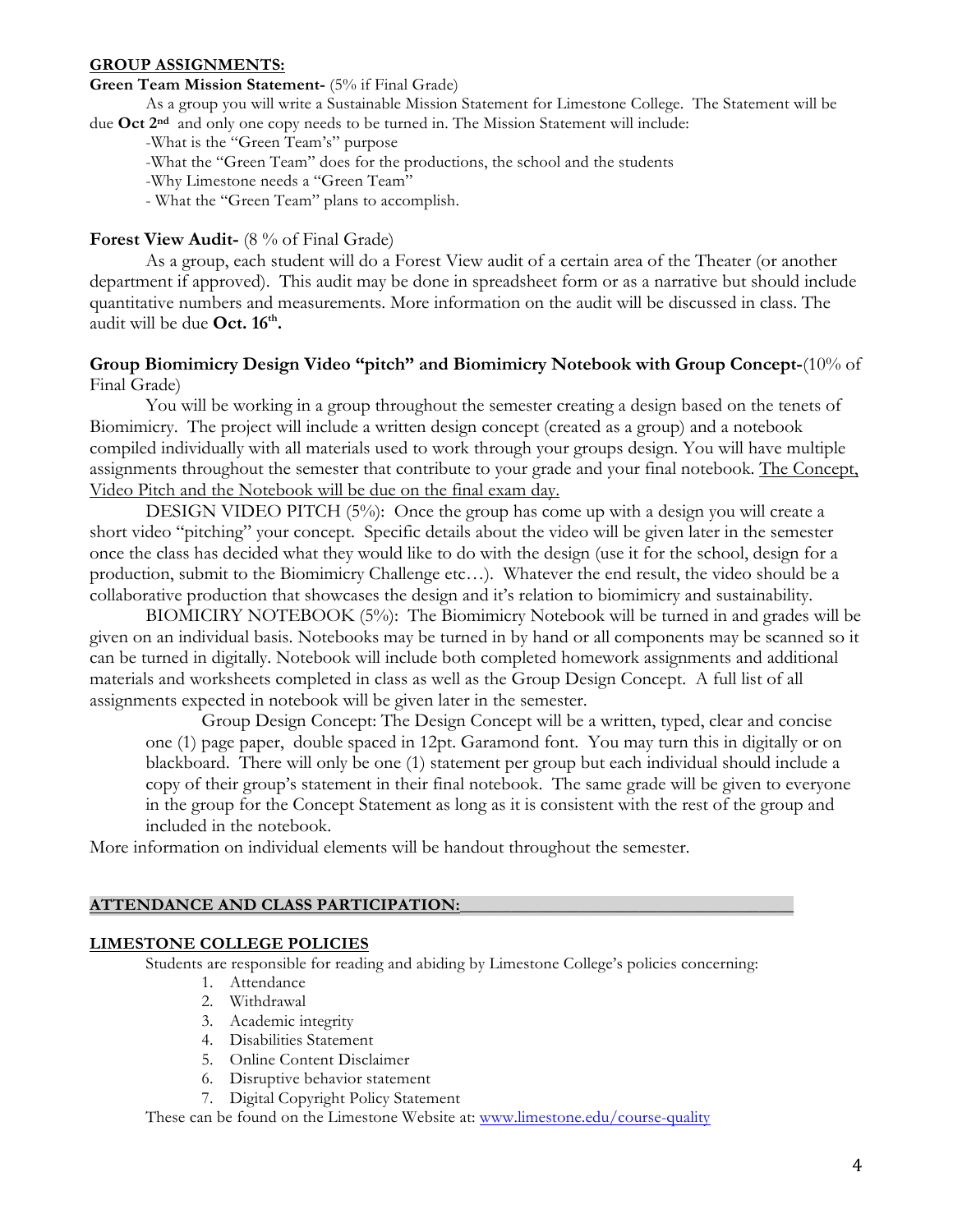### **INSTRUCTOR ATTENDANCE POLICIES**

Attendance is very important in this class. The college expects the student to regularly attend classes. There is a great deal of information to cover in the short time. If you are not in class for discussions and lectures you will fall behind.

You are allowed 2 unexcused absences for the semester. An excused absence will only be accepted with a signed note from the doctor, your coach (for athletic events), or your advisor (for other school-sanctioned events). If you have an event, I expect to know about your upcoming absence at least two (2) class periods in advance. I should not hear about your event the class before the expected absence. Failure to inform me of a scheduled absence will result in a 1% reduction from your final grade.

**After two (2) unexcused absences your grade will go down 1 letter grade with each subsequent unexcused absence.** You will be considered absent for the day if you are more than five (5) minutes late to class.

### **TARDINESS:**

Tardiness will not be tolerated. I promise to be on time for our classes and I expect you to do the same. I will consider you tardy if you come into class after the classroom clock has struck **9:00am**.

Every two (2) tardies will be considered an unexcused absence. **After two (2) unexcused absences your grade will go down one (1) letter grade with each subsequent unexcused absence**. **You will be considered absent for the day if you are more than ten (5) minutes late to class.**

### **CLASS PARTICIPATION (20% of final grade):**

This class is based on discussions and learning from your classmates. You must actively participate in discussions and answer questions in order to succeed. If you are not in class you cannot participate so excessive absences will also contribute to your participation grade.

I consider good class participation to be:

- Active listening
- Asking and answering questions
- Participating in class discussions
- Making helpful comments on your classmates' and your own work
- Keeping up with assignments and readings in order to be informed for discussions

-Actively participating in group projects and contributing to their success.

#### **MATERIALS IN CLASS:**

After the first week of class you should expect to bring in your required materials to class everyday. If you do not need materials, I will try to let you know the class before. I would suggest using a locker to store your notebook.

#### GRADING:

**Grading Breakdown:** Production Response 5% of Final Grade Mission Statement 5% of Final Grade Organization Presentation 10% of Final Grade Class Participation 20% of Final Grade Forest View Audit **8%** of Final Grade Tree View Audit 10% of Final Grade Biomimicry Design 10% of Final Grade Homework Assignments (4) 8% of Final Grade Quizzes (2) 4% of Final Grade Final Project/ Sustainability Report 20% of Final Grade

#### **GRADE PERCENTAGE BREAKDOWN:**

90%-100%---A 80%-87%----B 70%-77%----C 62%-67%----D 59%------------ F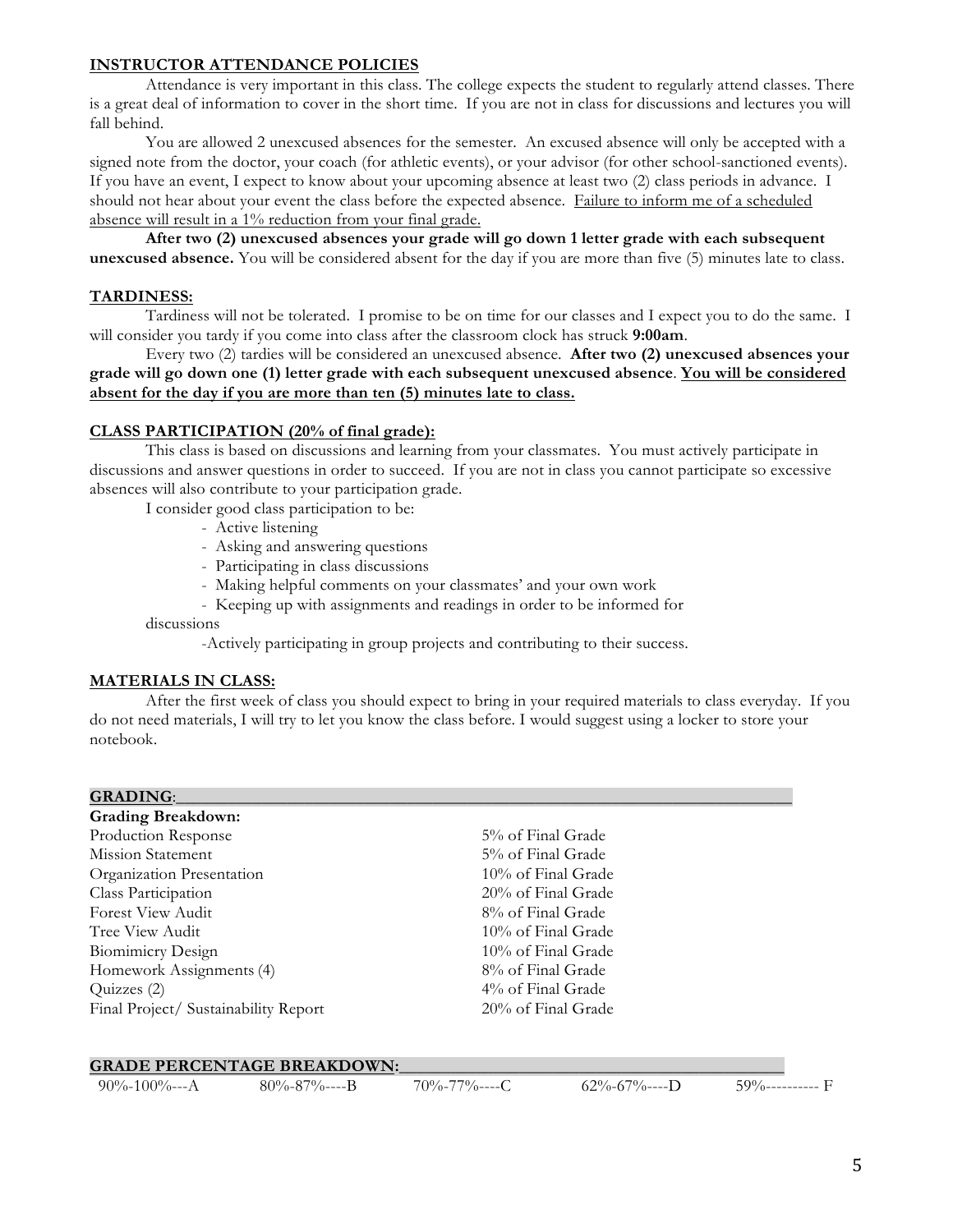### **A NOTE ON TECHNOLOGY AND THE ENVIRONMENT:\_\_\_\_\_\_\_\_\_\_\_\_\_\_\_\_\_\_\_\_\_\_\_\_\_\_\_**

All written work should be typed and can be submitted to me as a hard copy or digitally as a word or PDF document. The Sustainable Organization Report and the Final Report presentation should be done as a slideshow presentation that can be submitted digitally or printed out and turned in. Whenever you are printing you must use Garamond Font.

All the supplemental information and handouts for this class will be given to you in digital form. This is to save on paper and do our part to help the environment. If you need any of these as a hard copy please let me know and I will provide them for you. There are some assignments that must be done on paper and those will be handed out in class but a digital copy will be provided so you can print any replacements at home.

Please back up your homework in at least 2 places and save regularly. "My computer crashed" will not be an excuse for any assignment being turned in late.

#### **MATERIAL CONTENT:\_\_\_\_\_\_\_\_\_\_\_\_\_\_\_\_\_\_\_\_\_\_\_\_\_\_\_\_\_\_\_\_\_\_\_\_\_\_\_\_\_\_\_\_\_\_\_\_\_\_\_\_\_\_\_\_\_\_\_\_**

We will be subject to readings this semester that may include offensive language, adult themes, and political/religious views that may not be in line with your personal beliefs. Materials used in this course are used for the purpose of research and learning, were not chosen to offend or be "preachy" and do not necessarily reflect the views of myself or Central College. I ask that you keep an open mind when exploring these works of literature.

### CALENDAR:

### **WEEK 1:**

AUG. 23 Wed : Intro to course and syllabus discussion

AUG. 25 Fri : What is Sustainability Reading Due: *Triple Bottom Line* (On Blackboard under readings)

### **WEEK 2:**

AUG. 28 Mon: What is Sustainability/ Biomimicry 1 Reading Due: *Preface* AUG. 31 Wed: Climate Change/ Carbon Cost Reading Due: *Ch.1 (*Beginning through "Defining Sustainability") SEPT 1 Fri : Social Equality Reading Due: *Social Side of Sustainability* (On Blackboard under readings)

## **WEEK 3:**

SEPT 4 Mon: LABOR DAY! **No Class**

SEPT 6 Wed: Financial Viability Reading Due: *The Ecology of Commerce* (On Blackboard under readings) Assignment Due: **Organization Pick by 7PM**

SEPT 8 Fri : Eco Systems/Animals

#### **WEEK 4:**

SEPT 11 Mon: Biomimicry 2A Reading Due: *Ecosystems* (On Blackboard under readings)

#### SEPT 13 Wed: Biomimicry 2B

SEPT 15 Fri : The 4 R's Reading Due: *Ch. 2* ("Reduce, Reuse Recycle") & *Greening Love's Labors Lost* (On Blackboard under readings)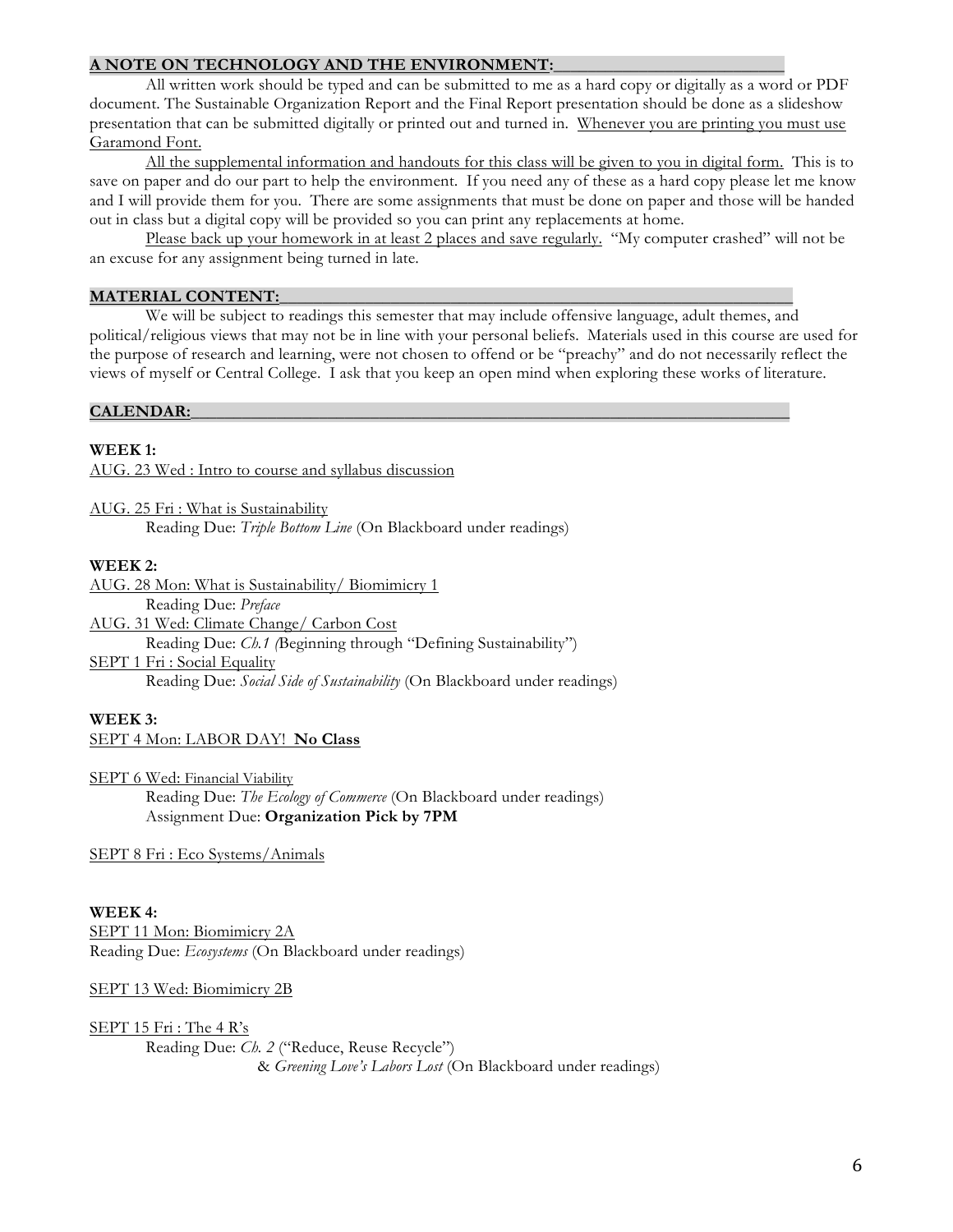#### **WEEK 5:**

SEPT 18 Mon: Health and Safety Reading Due: *What is Sustainable Living* (On Blackboard under readings)

SEPT 20 Wed: Social and Financial Awareness

Assignment Due: **Recycling Quiz** (On Blackboard)

SEPT 22 Fri : Mission Statement/ The Green team

Reading Due: *Ch. 1* ("Promote the Plan") & *Ch. 2* (Beginning through" The Process")

## **WEEK 6:**

SEPT 25 Mon: Biomimicry 3B Reading Due: *Theatrical Productions Carbon Footprint* (On Blackboard under readings) Assignment Due: **Nature Observation**

#### SEPT 27 Wed: Biomimicry 3C

SEPT 29 Fri : Where do we need Sustainability/Forest view

Reading Due: *Ch. 2* ( "Assessment Through Onsite Observation" and " Reducing Your Carbon Footprint" Only )

### **WEEK 7:**

OCT 2 Mon: Management/ Development Reading Due: *Ch. 3* Assignment Due: **Mission Statement**

#### OCT 4 Wed: Biomimicry 4 *EVIL DEAD* **STUDENT PREVIEW**

OCT 6 Fri : Facilities/Architecture

Reading Due: *Ch. 4* ( Beginning through "Tickets")  *Ch. 4* ("Restrooms" through end of "A word on commuting") *Sustainable Staging…* (On Blackboard under readings)

#### **WEEK 8:**

OCT 9 Mon: Performance Reading Due: *Devising Green Piece* (On Blackboard under readings)

#### OCT 11 Wed: Film/Photography

Reading Due: *Controlling Environmental Costs in the Entertainment Industry* (On Blackboard under readings) Assignment Due: **Grant Research**

## OCT 13 Fri : ARTS AND LETTERS DAY **NO CLASS**

#### **WEEK 9: SPRING BREAK**

OCT 16 Mon: In Class Work Day **MEET IN LIBRARY CONFERENCE ROOM** Reading Due: *Ch. 5* Assignment Due: **Forest View Audit**

### OCT 18 Wed: **Organization Presentations**

OCT 20 Fri : FALL BREAK! **No Class**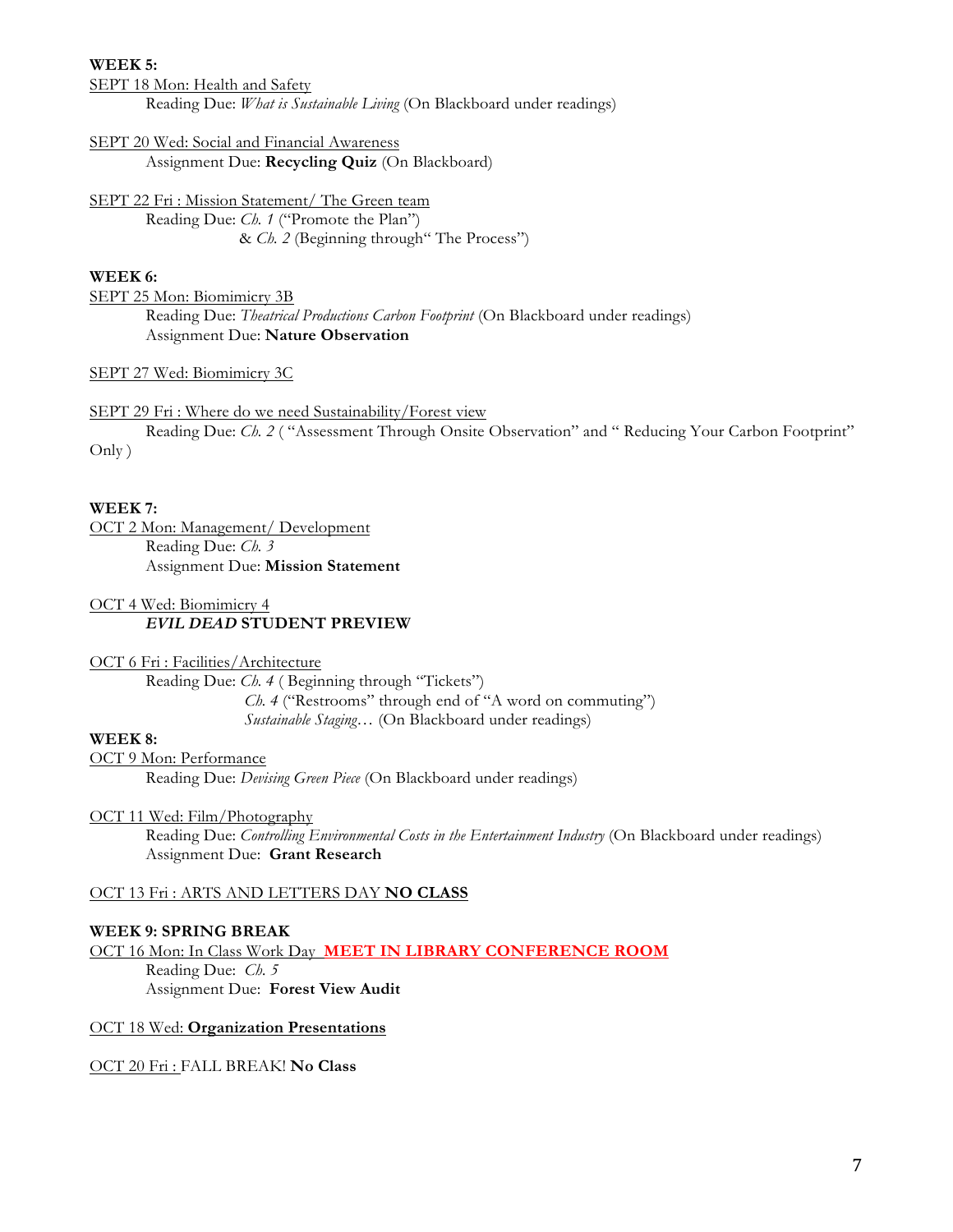### **WEEK 10:**

OCT 23Mon: Literature/ Playwriting

Reading Due: *Can You Hear Their Voices*-PLAY (On Blackboard under readings) Assignment Due: **Peer Critiques**

### OCT 25 Wed: Biomimicry 5A

OCT 27 Fri : Biomimicry 5B Reading Due: *Ch. 4* ("The Concession Stand")

## **WEEK 11:**

OCT 30 Mon: Food/ Culinary Arts Reading Due: *Sustainable Foods Systems* (On Blackboard under readings)

NOV 1 Wed: Biomimicry 5C Reading Due: *Ch. 6* 

NOV 3 Fri : Scenery/Sculpture Assignment Due: **Food Quiz** (On Blackboard)

### **WEEK 12:**

NOV 6 Mon: Paint/ Visual Arts Reading Due: *Ch. 8*

NOV 8 Wed: Costumes/Fashion Reading Due: *Ch. 10* (Beginning, through "The Human Connection") & *Ch. 12* ("Fabric Dyes")

### NOV 10 Fri : Hair/Makeup/ Laundry

Reading Due: *Ch. 11* ("Wardrobe: Caring for the Production and the Planet") & *Ch. 12* ("Costume Crafts" and "Cosmetics")

## **WEEK 13:**

NOV 13 Mon: Lights and Sound Reading Due: *Ch. 9* ("Basics of Lamps" and "Are LED fixtures the best…")

NOV 15 Wed: Biomimicry 6A

#### Assignment Due: **Set Redo** *THE ALTRUISTS* **STUDENT PREVIEW**

NOV 17 Fri : Group Work

Reading Due: *Can You Make Out Their Voices*-SHORT STORY (On Blackboard under readings) Assignment Due: **Final Sustainability Report Topic Confirmed**

### **WEEK 14:**

NOV 20 Mon: In Class Work Day **MEET IN LIBRARY CONFERENCE ROOM** Assignment Due: **Fabric Re-Think**

## NOV 22 Wed: **NO CLASS-Thanksgiving Break**

## NOV 24 Fri : **NO CLASS-Thanksgiving Break**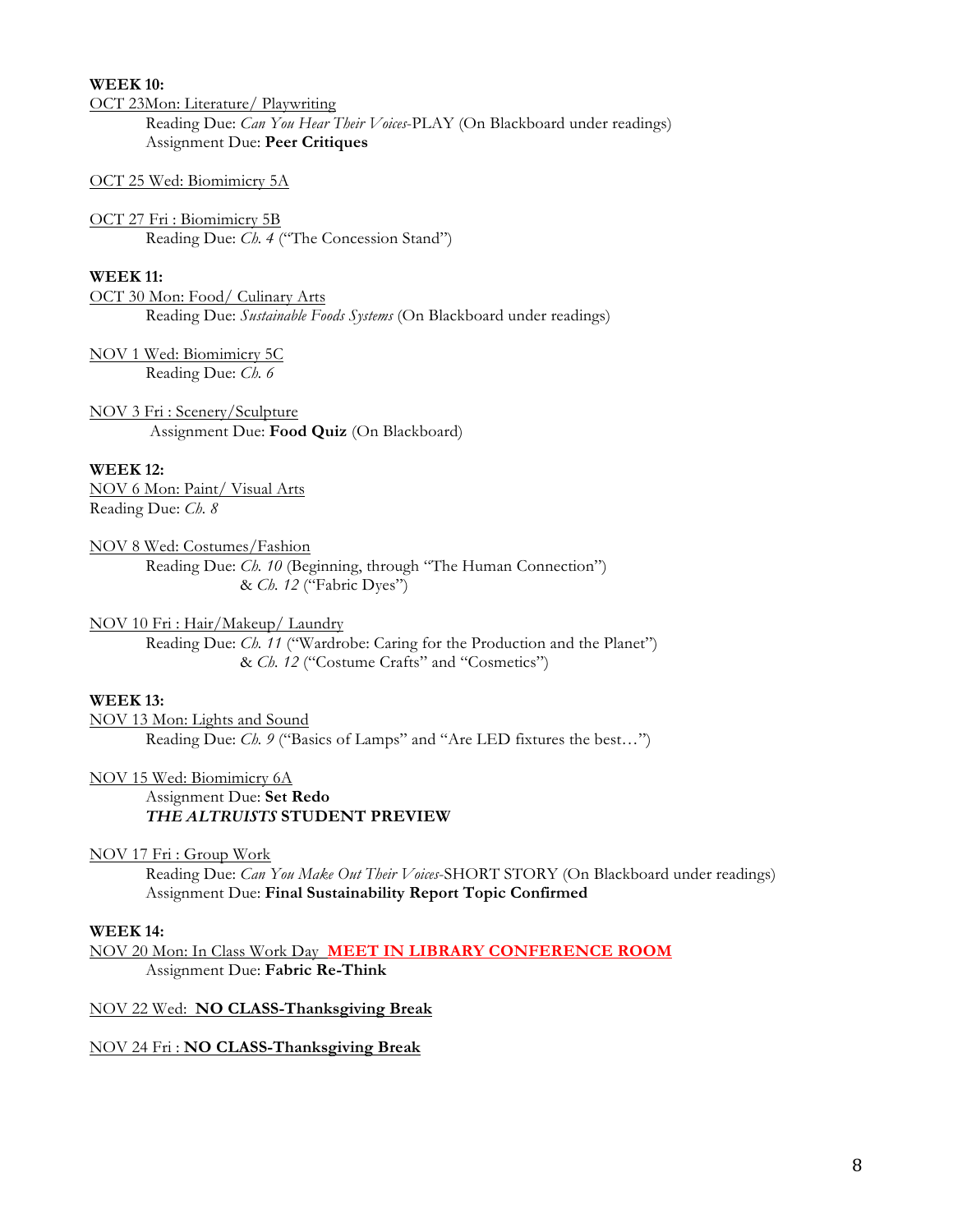## **WEEK 15:**

NOV 27 Mon: Biomimicry 7A Reading Due: *Cradle to Cradle* (On Blackboard under Readings) Assignment Due: **Personal Product Research**

NOV 29 Wed: Biomimicry 7B/ in Class Work Assignment Due: **Tree View Audit**

## DEC 1 Fri : In Class Work Day **MEET IN LIBRARY CONFERENCE ROOM**

## **WEEK 16:**

DEC 4 Mon : In Class Work Day **MEET IN LIBRARY -UPSTAIRS** Assignment Due: **Production Response**

DEC 6 Wed: READING DAY

### **FINAL EXAM: MON Dec 11 @ 2pm Final Biomimicry Design and Presentation Due**